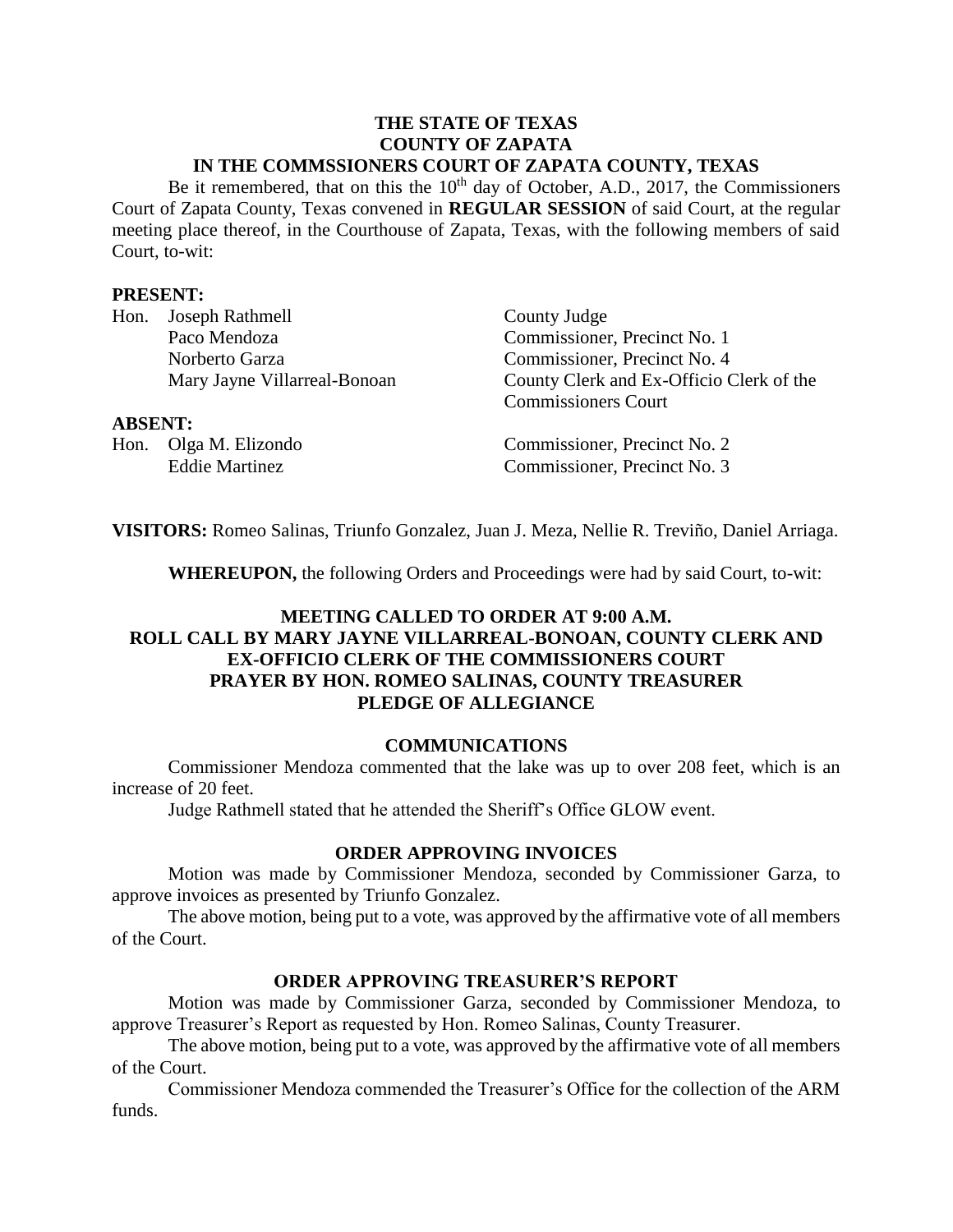### **ORDER APPROVING CHECKS ISSUED**

Motion was made by Commissioner Garza, seconded by Commissioner Mendoza, to approve checks issued as requested by Hon. Romeo Salinas, County Treasurer.

The above motion, being put to a vote, was approved by the affirmative vote of all members of the Court.

## **TAX / ASSESSOR COLLECTOR'S REPORT**

Luis L. Gonzalez, Tax Assessor/Collector, reported collections of Motel-Hotel Tax in an amount of \$12,715.59 and tax collections are up to 85%.

## **ORDER APPROVING INTERLOCAL GOVERNMENTAL AGREEMENT FOR PAVING PROJECT BETWEEN ZCISD AND ZAPATA COUNTY**

Motion was made by Commissioner Mendoza, seconded by Commissioner Garza, to approve an Interlocal Governmental Agreement for paving project between Zapata County Independent School District and Zapata County as requested by Hon. Joe Rathmell, County Judge.

The above motion, being put to a vote, was approved by the affirmative vote of all members of the Court.

## **ORDER TO TABLE REQUEST BY HON. DANIEL ARRIAGA REGARDING FUNDS FOR PURCHASE OF NEW COMPUTER FOR ZAPATA COUNTY CONSTABLE PRECINCT 2 ITEM WAS REVISITED AND IT WAS ORDERED TO APPROVE PURCHASE OF NEW COMPUTER FOR HON. DANIEL ARRIAGE, ZAPATA COUNTY CONSTABLE PECINCT 2.**

Motion was made by Commissioner Garza, seconded by Commissioner Mendoza, to table request by Hon. Daniel Arriaga, Constable, Pct. 2 regarding request of funds for the purchase of a new computer for the Zapata County Constable, Pct. 2 from Non-Department (Computer Hardware).

Motion was made by Commissioner Garza, seconded by Commissioner Mendoza, to approve purchase of new computer for the amount of \$1,196.32, to be paid out of Non-Department (Computer Hardware) as requested by Hon. Daniel Arriaga, Constable Pct. 2.

The above motion, being put to a vote, was approved by the affirmative vote of all members of the Court.

# **ORDER APPROVING BOND COUNSEL ENGAGEMENT AGREEMENT**

Motion was made by Commissioner Garza, seconded by Commissioner Mendoza, to approve a Bond Counsel Engagement Agreement as requested by Daniel M. Martinez, Winstead, PC.

The above motion, being put to a vote, was approved by the affirmative vote of all members of the Court.

# **ORDER APPROVING INVOICES AND PROGRESS REVIEW**

Motion was made by Commissioner Garza, seconded by Commissioner Mendoza, to approve invoice for \$14,704.76 payable to Premier Engineering as requested by Manuel Gonzalez, Premier Engineering for the Zapata County Wastewater Treatment Plant. Mr. Gonzalez reported that there is a delay due to rain. There are 2 feet of water and the contractor was unable to excavate. The cost of the excavation for cells was \$209,000; clarifiers are 100% complete and the oxidation ditch is 95 % complete. Soil tests were also done.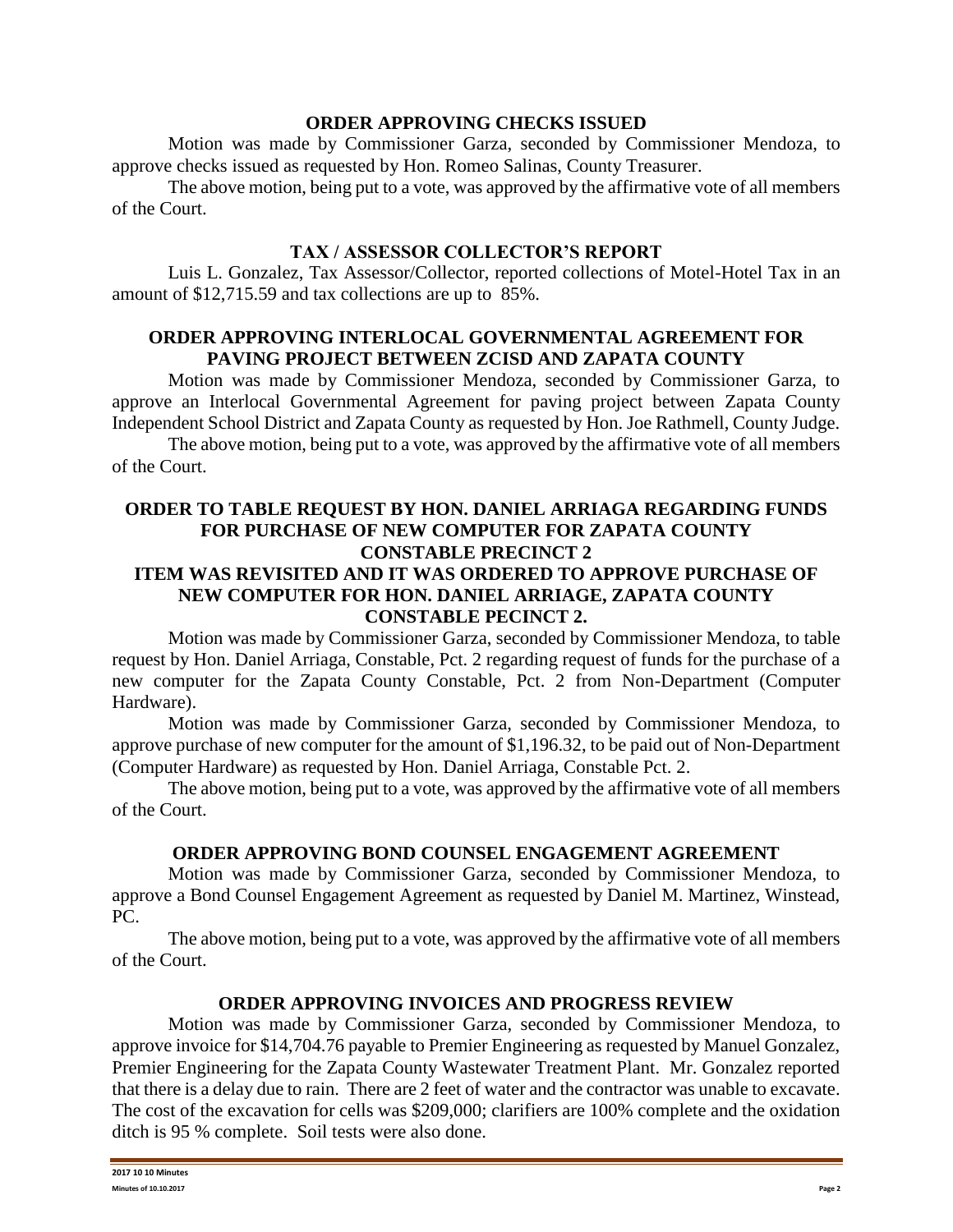The above motion, being put to a vote, was approved by the affirmative vote of all members of the Court.

### **ORDER APPROVING INVOICE AND PROGRESS REVIEW**

Motion was made by Commissioner Mendoza, seconded by Commissioner Garza, to approve invoice in the amount of \$38,792.06 and progress report for the Zapata County Phelps Sewer Improvement Project as requested by Manuel Gonzalez, Premier Engineering.

The above motion, being put to a vote, was approved by the affirmative vote of all members of the Court.

# **ORDER APPROVING PLAT OF ONE ACRE TRACT ON 2406 ALAMO STREET**

Motion was made by Commissioner Mendoza, seconded by Commissioner Garza, to approve plat of 1 acre tract on 2406 Alamo Street. Lot has access to water, sewer, electricity, and paved road as requested by Manuel Gonzalez, Premier Engineering.

The above motion, being put to a vote, was approved by the affirmative vote of all members of the Court.

# **ORDER APPROVING AGREEMENT BY AND BETWEEN ZAPATA COUNTY GOVERNMENT AND SCAN**

Motion was made by Commissioner Garza, seconded by Commissioner Mendoza, to approve the agreement by and between Zapata County Government and Serving Children and Adults in Need, Inc. (SCAN) beginning September 1, 2017 and ending August 31, 2018 as requested by Sonia Sanchez Montes, SCAN.

The above motion, being put to a vote, was approved by the affirmative vote of all members of the Court.

# **ORDER APPROVING USE OF FRONT STEPS OF ZAPATA COUNTY PAVILION FOR DEA TAKE BACK PILL EVENT**

Motion was made by Commissioner Garza, seconded by Commissioner Mendoza, to approve the use of the front steps of the Zapata County Pavilion on October 28, 2017 from 10 a.m. to 2 p.m. for the DEA Take Back Pill Event as requested by Sonia Sanchez Montes, SCAN.

The above motion, being put to a vote, was approved by the affirmative vote of all members of the Court.

# **ADJOURN**

Motion to adjourn was made by Commissioner Garza, seconded by Commissioner Mendoza, and being put to a vote, was approved by the affirmative vote of all members of the Court.